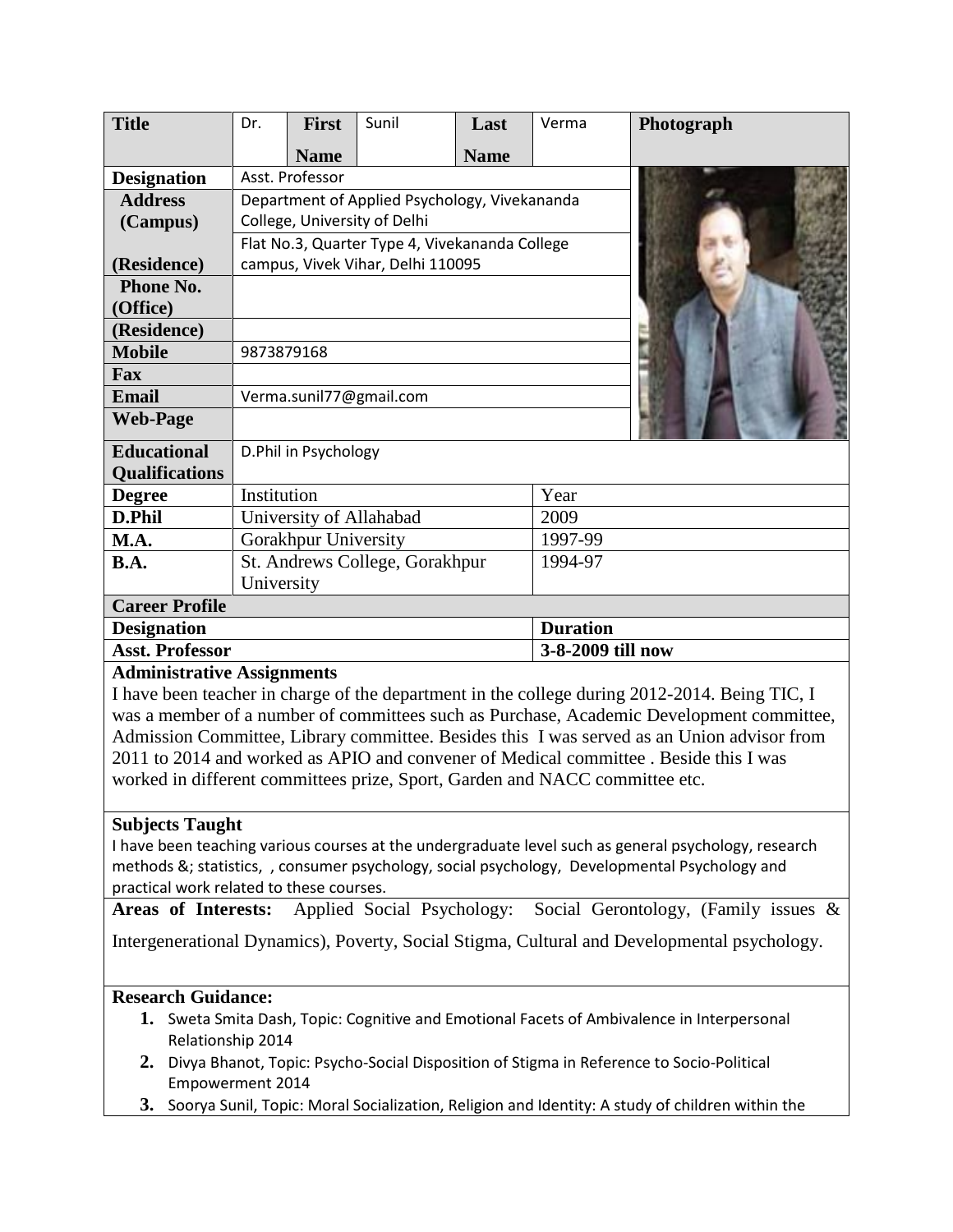Indian Family context 2015

**4.** Saurabh Raj, Topic: Understanding The Suicidal Pattern: An Exploratory Study From Psychosocial and cultural perspective 2015

# **Publications profile:**

### **Research Papers:**

- 1. Verma, S.K. & Satayanarayana, A. (2013). *Process of Intergenerational Ambivalence: A Qualitative Enquiry" in Journal of Marriage, Family & Review, 49, 1-17.*
- 2. Verma,S.K. & Satayanarayana, A. (2012). "Pattern of intergenerational Relations in Indian family" *in Indian Journal of Gerontology.*
- 3. Verma,S.K; Sachdeva, S; & Pandey, V. (2012) .Suicide among Sikkim's Youth: An Exploration Shoryabhumi, An *International Multilingual Research Journal for Language, Social Science and Commerce*.
- **4.** Pandey, V; Mishra, S. & Verma. S.K; (2012) Social Knowledge, Its Meaning and Scope: The Social Psychological Perspective .*International Journal of Business, Management and Social Sciences,* Vol. 2(1). ISNN : 2249-7463
- **5.** Verma,S. (2012). Dimensilized Well-being as Construct in Intergenerational relations Research. *India Journal of Social Science Research,*
- **6.** Verma, S.K.; Shukla, A. & Bharti, P. (2011). Indian Eunuchs: An efficient Emotional labor in Journal of *Eastern Anthropologist*.
- 7. Verma, S. (2009)."*Subjective Experiences of Abuse and Neglect among Eastern U.P. Elderly: A Narrative Approach" India Journal of Social Science Research, Vol.6 No. 1, March.*
- 8. The Prayag Magh Mela Research Group\*. (2007)*Living the Magh Mela at Prayag: Collective identity, collective experience and the impact of Participation in a Mass Event*" *Psychological studies*, vol.52, No.4, 293-301.
- 9. The Prayag Magh Mela Research Group\*. (2007) "*Revisiting Research practice in India*" *Psychological studies*, vol.52, No.4, 302-310.
- *10.* The Prayag Magh Mela Research Group\*. (2007))" "*Experiencing the Magh Mela at Prayag: Crowds, Categories and Social Relations*" *Psychological studies*, vol.52, No.4, 311-319.
- 11. Chandriah,K, Verma, S. & Satanarayana, A (2009)" *Mental Health, Occupational stress among IT Professionals" In Indian Journal of Social Development.*

12. Verma, S. (2008)."*Working and Non- working Rural and Urban Elderly: Subjective*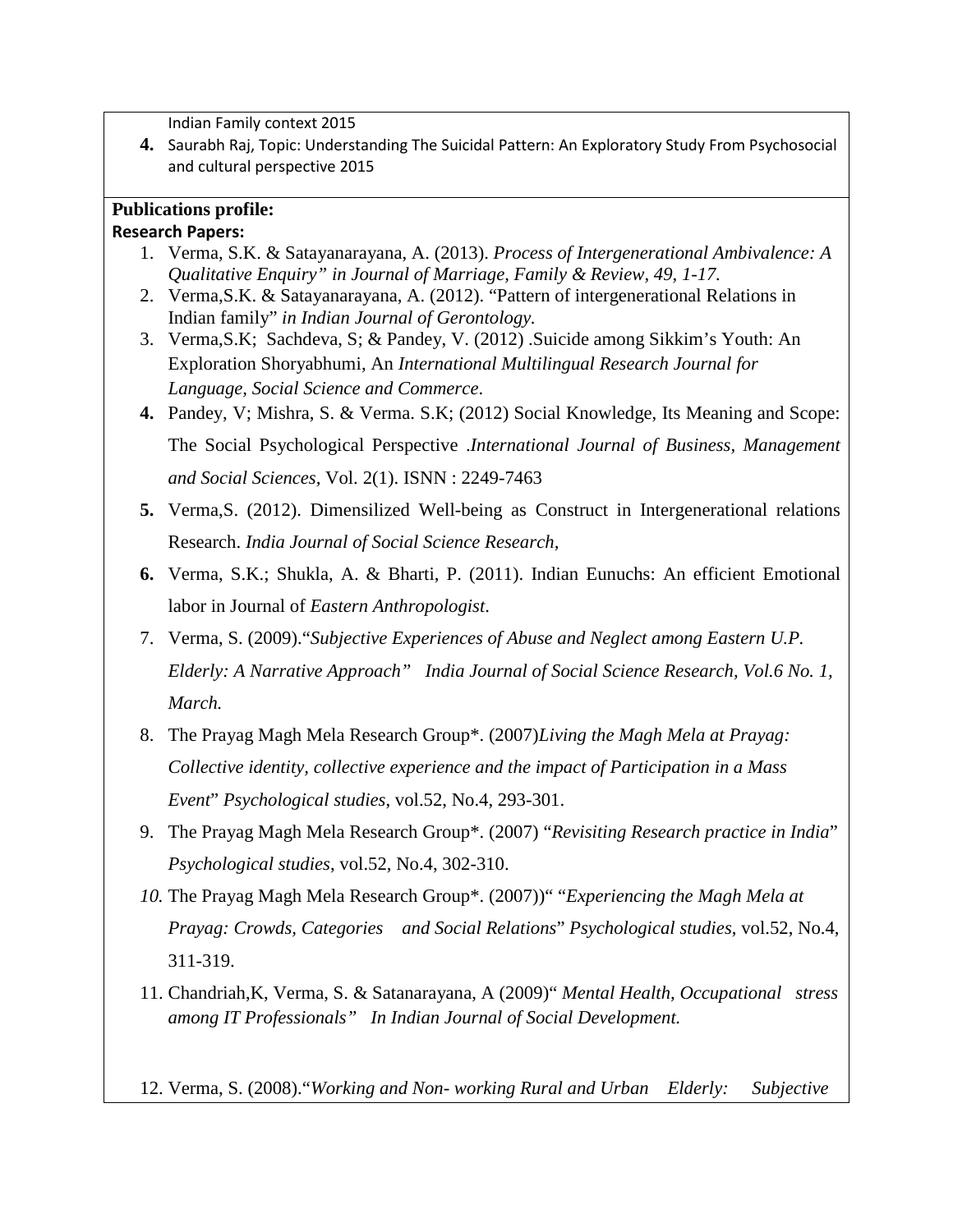*Well-Being and Quality of Life" Indian Journal of Gerontology,* Vol. 22, No.1.

13. Verma, S. & Satanarayana, A. (2007)."*Influencing Factors of Intergenerational Relations in Indian Family: A Narrative Approach" Journal of Research & Development*, Vol.13 no.1 Help- Age India.

Book Chapters:

- 1. Verma,S K.; Sachdeva, S; & Sundas, B. (2014). *Culture, Social Process and Suicide: a Qualitative Enquiry. In Urmi Nanda Vishwash (Ed.) Social Psychology of Health. Concept.*
- 2. Verma,S.K. & Satayanarayana, A. (2012). Intergenerational Relations in rural family: A case Study of Reotipur Villege" *In B.R. Chauhan & A. Satyanarayana (ed.) Rural Life: Events and Dimensions. Rawat* Publication.
- *3.* Verma, S K.. & Upadhyay, I. (2010) "*Education and Indian Society: A Gender Oriented Perspective" In Babita Agrawal (ed.) Education and Society. ABC Publication.*

**Conference organization/Presentations (in the last three years):**

- 1. *Presented a paper entitled 'Ethinicity Gender and Self: A Study of North east Indian Women* in XXX International Congress of Psychology organized by the IUPsyS,in Cape town South Africa .(2012)
- 2. Presented a paper entitled '*Development of Psychology in India: A trend Analysis* in XXX International Congress of Psychology organized by the IUPsyS,in Cape town South Africa .(2012)
- 3. Presented a paper entitled *Cognitive and Emotional aspects of Intergenerational relations* in XXIII Annual Conference of National Academy of Psychology organized by the Department of H.S.S.N IT, Rourkela.(2013)
- 4. Presented a paper entitled *"Perceived Exclusion Inclusion Health and Wellbeing: A Study of Indian Eunuch*<sup>"</sup> in 1<sup>st</sup> International  $\&$  3<sup>rd</sup> Indian Psychological Science Congress, Chandigarh India. (2014)
- 5. Presented a paper entitled " *Revisiting Intergenerational relations in India* in XXIV Annual Conference of National Academy of Psychology organized by the Department of IIFM & NITTR, Bhopal.(2014).
- 6. Presented a paper entitled " *Psycho-social Predictors of Ambivalent*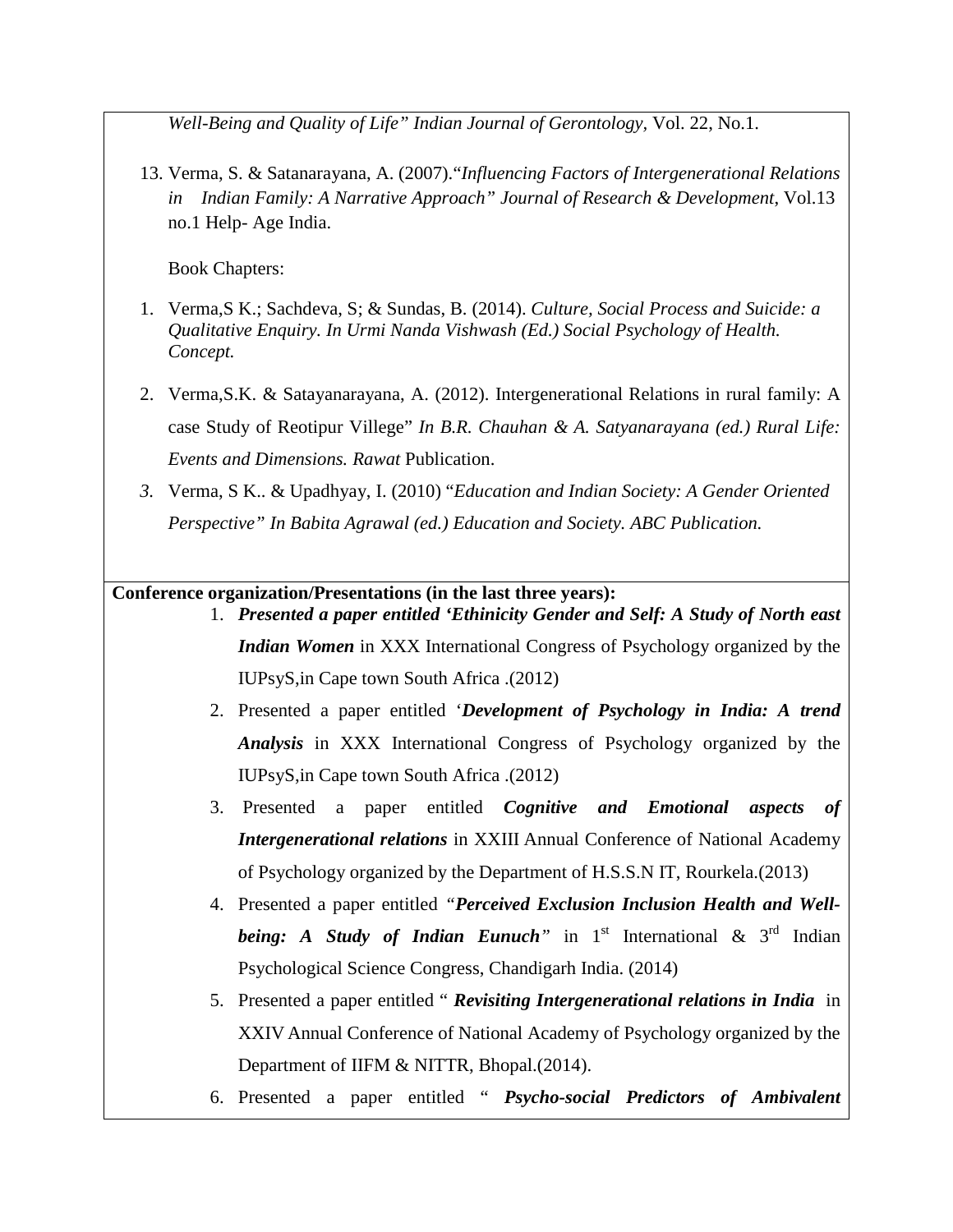*Relationship in Interdependent Society*.in XXIV Annual Conference of National Academy of Psychology organized by the Department of IIFM & NITTR, Bhopal.(2014).

- 7. Presented a paper entitled *"Towards an Intergenerational Perspective on Health and Well-being*<sup>"</sup> in 28<sup>th</sup> International Congress of Applied Psychology , Paris France (2014).
- 8. Presented a paper entitled *" Intergenerational Ambivalence is Feeling State or Behaviour Modification for survival in Society*<sup>*"*</sup> in 28<sup>th</sup> International Congress of Applied Psychology , Paris France (2014).
- 9. Presented a paper entitled " *Suicide: A National Prespective*.in Workshop on A Psycho-Social Inquiry in to Suicide: Suggestion & Interventions. Organized By Sikkim University & Department of Health and Family Welfare, Government of Sikkim, Sikkim( 2015).
- 10. Presented a paper entitled "*Predictors of Intergenerational Solidarity in Interdependent Society*.in XXV Annual Conference of National Academy of Psychology organized by the Department of Psychology & CBCS University of Allahabd.(2015).
- 11. Delivered a lecture entitled *"Role of Psychology in Legal Research"* in Faculty of law Meerut College Meerut, C.C.S. University, Meerut. (2015).
- 12. Delivered a lecture entitled *"Psychological Aspects of Legal Problems"* in Faculty of law Meerut College Meerut, C.C.S. University, Meerut. (2015).

## **Research Projects (Major Grants/Research Collaboration)**

#### **Grant:**

- 1. A major research Project "*A Psycho-Social study on Intergenerational relations in Interdependent Society*", funded by ICSSR India (Completed) Rs. 600000/=
- 2. A Innovation Project "*The Grass is not always Greener on the other side: A Study on Male Marginalization and Victimization",* funded by University of Delhi India